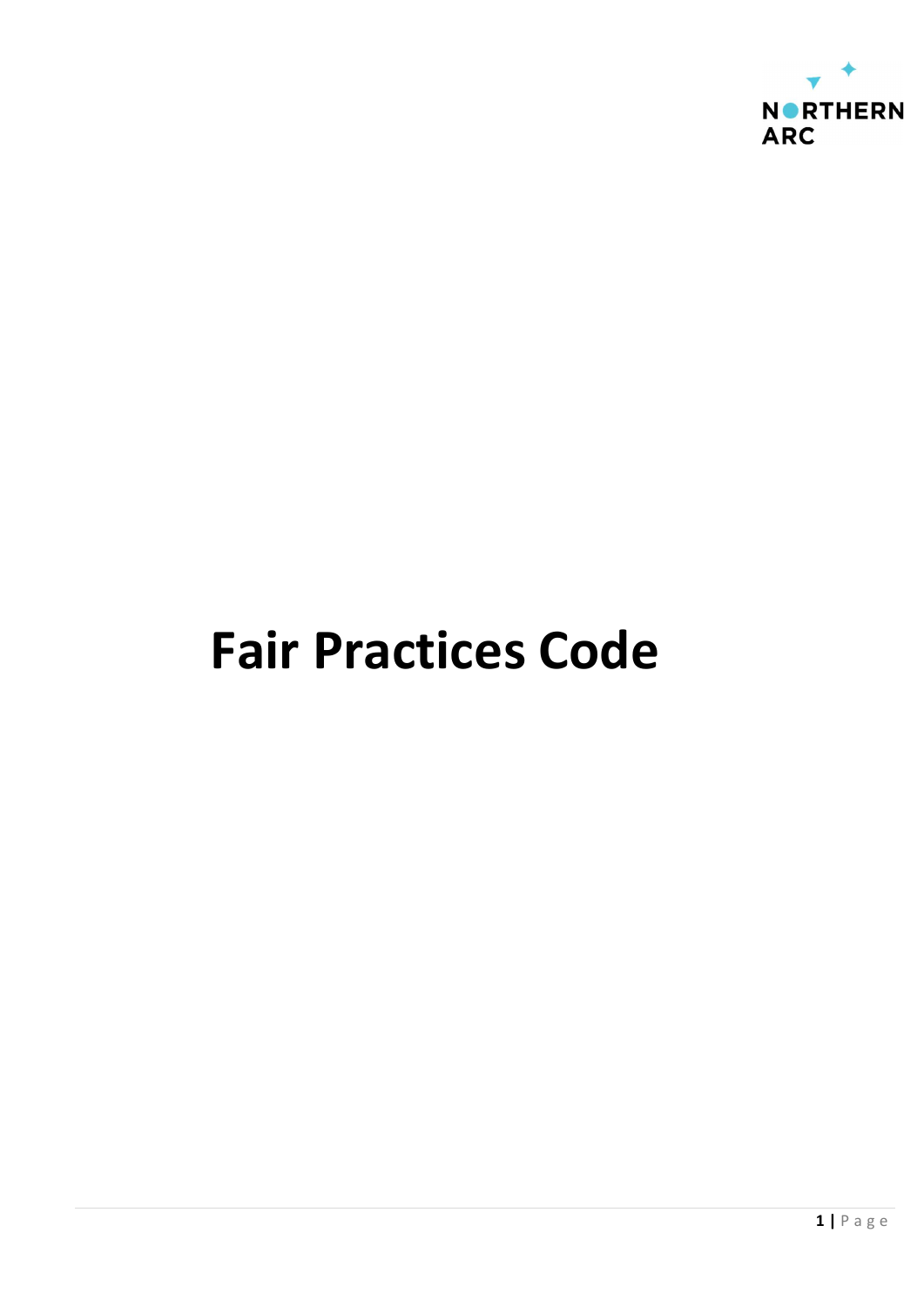# **Contents**

| Introduction                                       | 3 |
|----------------------------------------------------|---|
| Objective                                          | 3 |
| Application                                        | 3 |
| Term Sheet for facilities and their processing     | 3 |
| Loan appraisal and terms / conditions              | 4 |
| Disbursement of Loans                              | 4 |
| Post-Disbursement Supervision                      | 5 |
| General                                            | 5 |
| Grievance Redressal Mechanism                      | 6 |
| Principal Nodal Officer under the Ombudsman Scheme |   |
| Disclosures                                        |   |
| Review of Code                                     |   |
| Annexures                                          | 8 |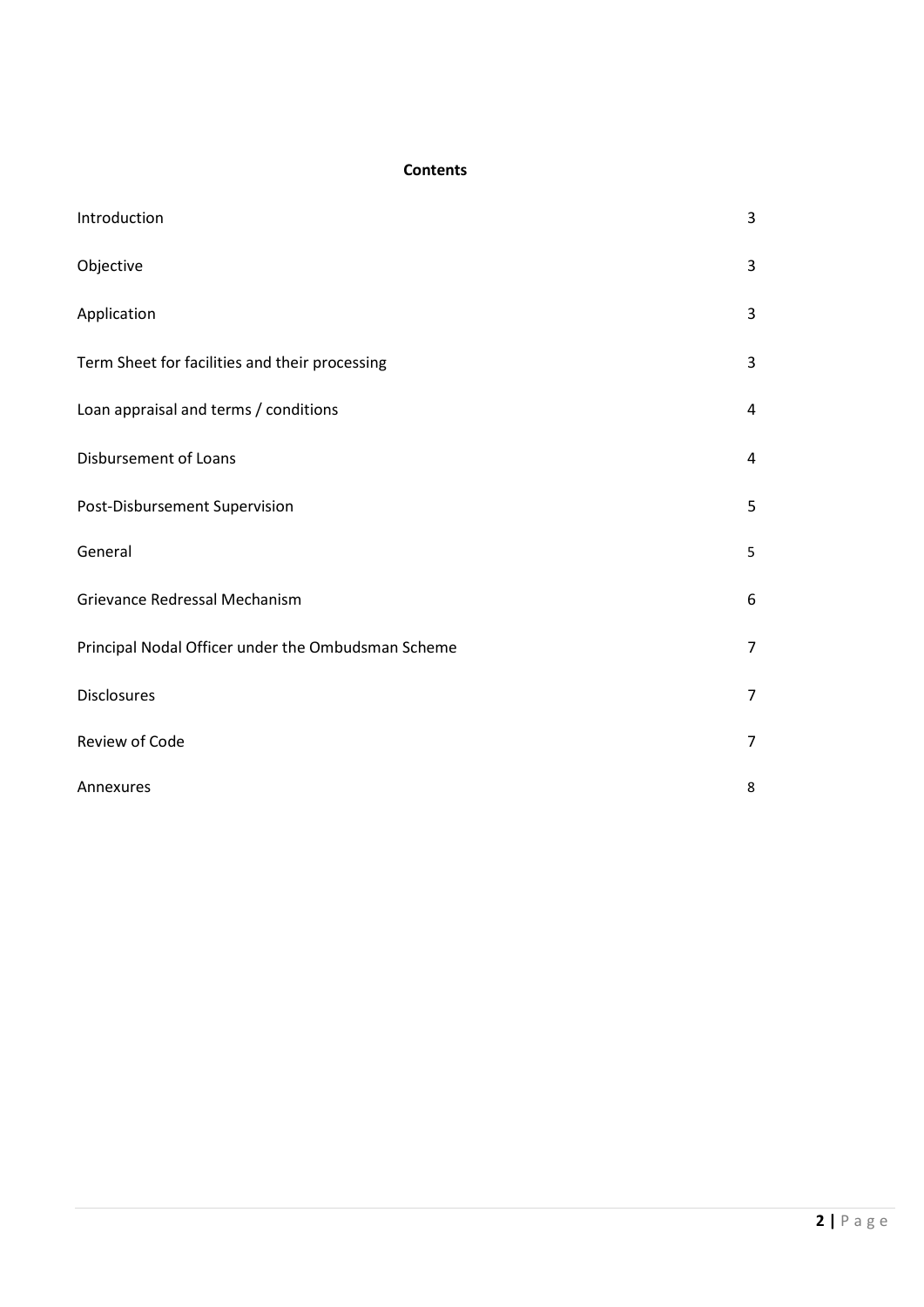# 1. Introduction

The Reserve Bank of India (RBI) vide its Notification No.DNBS (PD) CC No.80/03.10.042/2005-06 dated September 28, 2006, issued Guidelines on Fair Practices Code to be adopted by NBFCs and in terms of the same, Northern Arc Capital Limited (the "Company") has framed the Fair Practices Code ("Code").

The RBI guidelines provide a broad framework for fair practice standards for the Company to follow when dealing with its customers.

# 2. Objective

The Code has been developed with the following objectives:

- 1. Promote fair practices by setting minimum standards in dealing with customers;
- 2. Increase transparency through requisite disclosures by the Company as may be relevant to the customer and as prescribed by RBI from time to time;
- 3. Foster customer confidence in the Company.

# 3. Application

The Code shall apply to all products offered by the Company.

The Company shall continue to evaluate multiple products to meet the financing requirements of its customers. The Code shall continue to apply to any product that is developed and provided by the Company to its customers.

# 4. Term Sheet for facilities and their processing

- a. At the outset of a transaction, the Company shall provide a detailed term sheet/sanction terms and conditions to the customer in a language understood by the customer or in the vernacular language. The term sheet shall contain:
	- i. Details of the facility, including annualized interest rates including method of application thereof, fees charged and any other costs applicable, prepayment options etc.
	- ii. Terms and conditions of sanction, including covenants and conditions that the customer is required to follow.
	- iii. Necessary information required from the customer, including KYC requirements.
- b. The term sheet shall contain all necessary information required by the customer to meaningfully compare the terms of the Company's along with the terms available from other financial institutions, to enable an informed decision.
- c. The Company shall also indicate, either in the term sheet, or through a separate communication, the time frame within which the transaction is expected to be completed.
- d. The Company shall indicate in the term sheet, that the terms provided herein are subject to internal credit, legal and compliance requirements.
- e. The Company shall analyse / verify the information provided by the customer within a reasonable period of time. If additional details / documents are required, the Company shall intimate the customer at the earliest.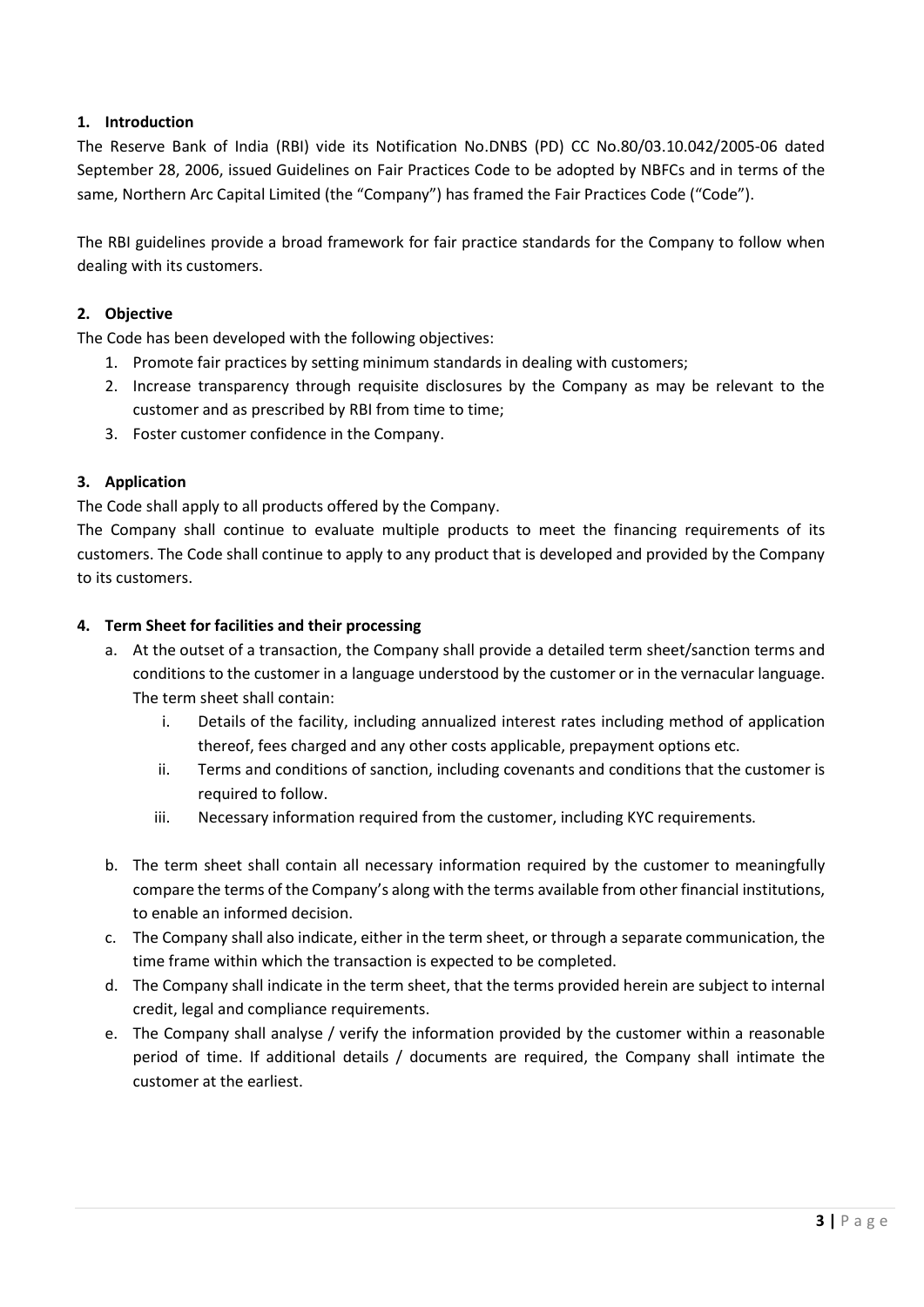# 5. Loan appraisal and terms / conditions

- a. The Company shall ensure that there is proper assessment of each credit application. The assessment shall be in line with the Company's credit and investment policies and procedures.
- b. If the credit assessment meets all necessary internal credit, legal and compliance requirements and is duly approved, the Company shall convey, in writing, the final terms of sanction to the customer through a term sheet. The term sheet shall contain the amount of loan sanctioned along with the terms and conditions including annualised rate of interest.
- c. The Company shall obtain an acceptance of the terms and conditions from the customer, as understood by the customer, or in the vernacular language, and keep the said acceptance on its record.
- d. A copy of the facility agreement / documentation, along with a copy each of all enclosures quoted in the loan agreement shall be furnished to the customer at the time of sanction / disbursement of loans. Penal interest charged in case of late repayment shall be highlighted in bold in the loan agreement.

# 6. Disbursement of Loans

- a. The Company shall ensure timely disbursement of loans in conformity with the terms and conditions governing such loans as communicated to the customer.
- b. The Company shall give notice of any change in the terms and conditions including disbursement schedule, interest rates, service charges, prepayment charges etc., in a language understood by the customer, or in the vernacular language.
- c. The Company shall also ensure that changes in interest rates and charges are effected only prospectively.
- d. The Interest Rate Model is annexed as Annexure A to the Code.

# 7. Post-Disbursement Supervision

- a. The Company shall carry out post-disbursement supervision in accordance with normal business practice, either directly or through its authorised agent(s) (subject to compliance of RBI's directions on Directions on Managing Risks and Code of Conduct in Outsourcing of Financial Services by NBFCs as amended from time to time), the signed facility documentation / term sheet, and the guidelines issued by RBI from time to time.
- b. The Company, either directly or through its authorised agent(s), shall carry out any decision to recall / accelerate payment or performance under the agreement only after giving sufficient notice and in consonance with the facility documentation.
- c. The Company, either directly or through it authorised agent(s), shall release all securities on repayment of all dues or on realisation of the outstanding amount of any loan, subject to any legitimate right or lien for any other claim the Company may have against the customer, with prior notice to the Customer. If such right of set off is to be exercised, the customer shall be given notice about the same with full particulars about the remaining claims and the conditions under which the Company is entitled to retain the securities till the relevant claim is settled / paid.
- d. The notice shall provide full particulars about the remaining claims and the provisions under which the Company is entitled to retain the securities till the relevant claim is settled / paid.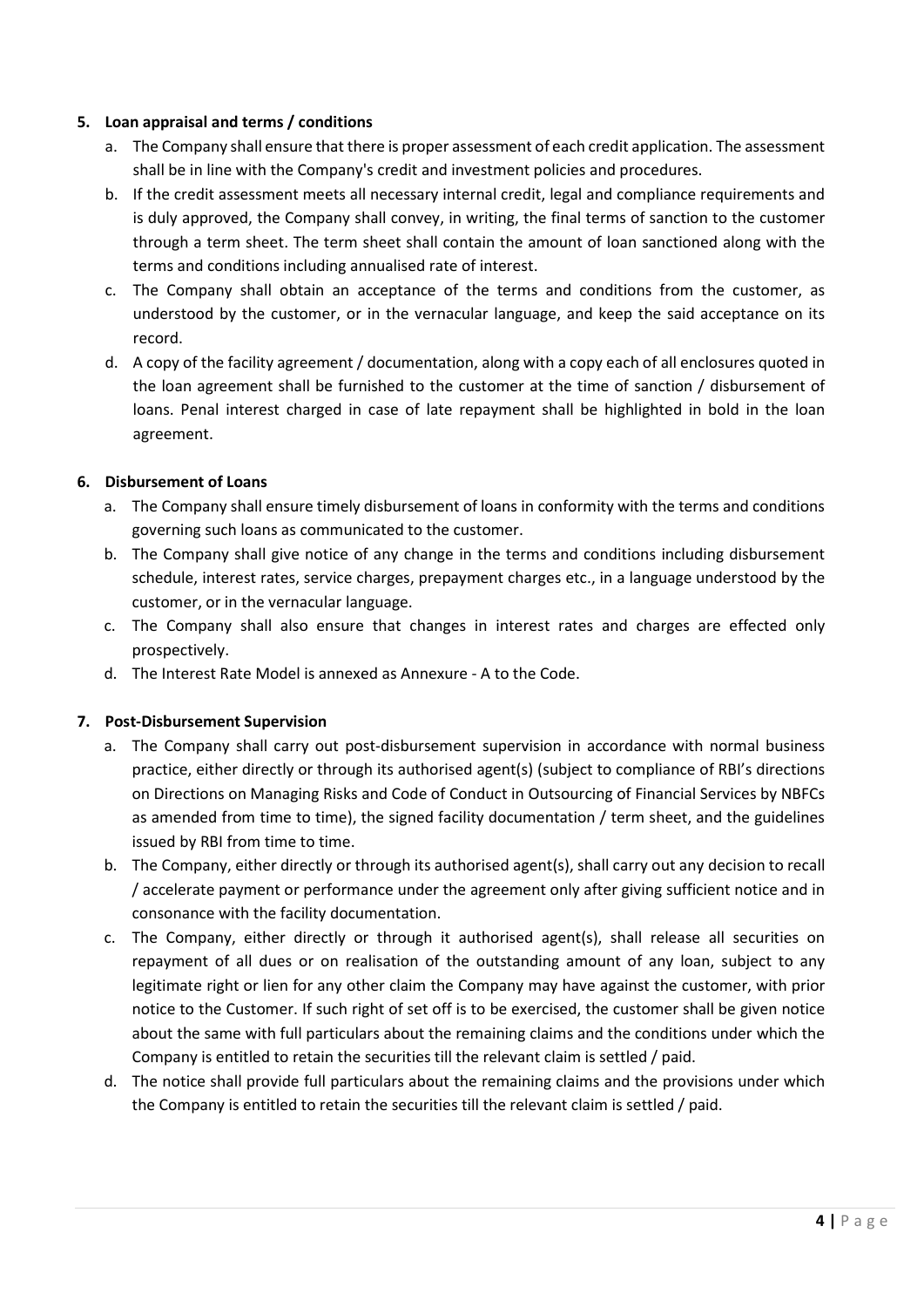# 8. General

- a. The Company shall not cause interference in the day-to-day affairs of the customer except as provided in the terms and conditions of the facility documentation (i.e. unless new information not earlier disclosed by the customer, or the occurrence of a materially adverse event, has come to the notice of the Company).
- b. The Company shall not discriminate on grounds of sex, caste and religion in the matter of dealing with its customers. However, this does not preclude the Company from participating in credit-linked schemes framed for weaker sections of the society.
- c. The Company shall not charge prepayment penalty on floating rate interest loans sanctioned to individual customers.
- d. In the matter of recovery of loans, the Company shall adopt legally valid processes and not resort to undue harassment or use of force viz. persistently bothering the borrowers at odd hours, use of muscle power for recovery of loans, etc. The company shall ensure its staff is adequately trained to deal with the customers in an appropriate manner.
- e. In case of receipt of request for transfer of borrowal account, either from the borrower or from a bank / financial institution that proposes to take over the account, the consent or otherwise from the Company would be conveyed within 21 days from the date of receipt of request.

## 9. Grievance Redressal Mechanism

- a. The Company shall designate a Grievance Redressal Officer ("GRO") to maintain a record of customer complaints. If a complaint is received in writing from a customer, GRO shall take the complaint on record and maintain the same in a database.
- b. GRO shall endeavour to sort out the matter within 15 (fifteen) days of receipt of a complaint.
- c. In case the complaint requires more time for resolution, the same shall be informed to the customer. The customer shall be updated at regular intervals regarding the status of the complaint by GRO.
- d. The internal grievance redressal mechanism shall ensure that complaints arising out of the action / misconduct by any functionary within the Company, shall be referred by GRO for developing solutions and disposal of the complaint.
- e. In case of any complaints / grievances the customer may contact the Grievance Redressal Officer: Name: Mr. Yuvaraj Sivakumar Address: IIT M Research Park, Phase 1, 10th Floor, No. 1, Kanagam Village, Taramani, Chennai – 600 113 Phone No: 044 - 6668 7303; Fax No: 044 - 66687010 Toll Free Number: 1800 419 8766 Email ID: gro@northernarc.com
- f. In case the customer is not satisfied with the response of the Grievance Redressal Officer, or if no response is received within 15 (fifteen) days, the customer may escalate the complaint to the Nodal Officer, Mr. Sreejith Raj:

Name: Mr. Sreejith Raj Address: IIT M Research Park, Phase 1, 10th Floor, No. 1, Kanagam Village, Taramani, Chennai - 600 113 Phone No: 044 - 6668 7308, Fax No: 044 - 66687010 Toll Free Number: 1800 258 7010 Email ID: nodal.officer@northernarc.com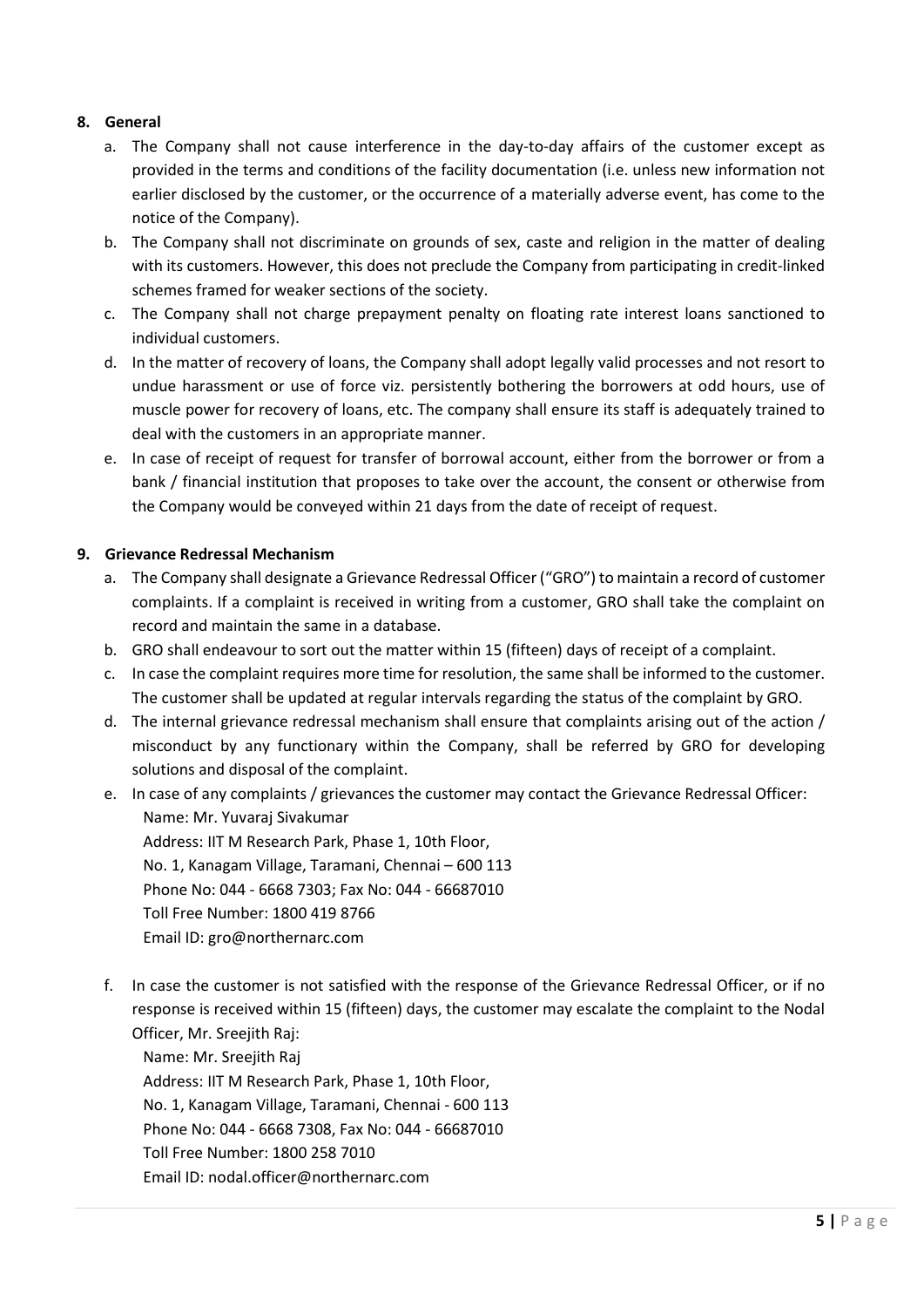In case the complaint / dispute is not redressed within a period of one month from the date of the complaint, the customer may appeal to the Officer-in Charge of the Regional Office of DNBS of RBI: Designation: General Manager Address: Department of Non-Banking Supervision, Reserve Bank of India, Fort Glacis, Rajaji Salai, Chennai – 600 001 Phone No: 044-25393406; Fax No: 044-25393797 Email ID: dnbschennai@rbi.org.in

g. GRO may formally delegate the task of redressal of a specific complaint to a team member as suitable, with due information to the customer.

# 10. Principal Nodal Officer under the Ombudsman Scheme

In accordance with the Ombudsman Scheme for Integrated Ombudsman Scheme, 2021 ("Scheme"), every NBFC is required to appoint a Nodal Officer / Principal Nodal Officer. In line with the requirements, the Company has designated Mr. Sreejith Raj as the Principal Nodal Officer ("PNO") for all locations of the Company for receiving and addressing complaints from customers in a fair and expeditious manner. The contact details of the Principal Nodal Officer and the Ombudsman are annexed to this Code as Annexure - B.

The PNO shall be responsible, inter alia, for representing the Company before the Ombudsman and the Appellate Authority under the Scheme. The salient features of the Scheme are annexed to this Code as Annexure - C.

## 11. Disclosures

A review of compliance of the Fair Practices Code and the functioning of the grievance redressal mechanism would be done by the management at regular intervals and a consolidated report of such reviews shall be submitted to the Board of Directors on a half-yearly basis.

An updated copy of the Code shall be displayed on the Company's website. A consolidated report on the compliance of the Fair Practices Code shall be presented to the Board of Directors periodically for its review.

## 12. Review of Code

This Code may be amended, modified or supplemented from time to time. The Code shall be reviewed every year by the Board of Directors of Company or whenever there is a significant change in law governing the subject matter of the Code.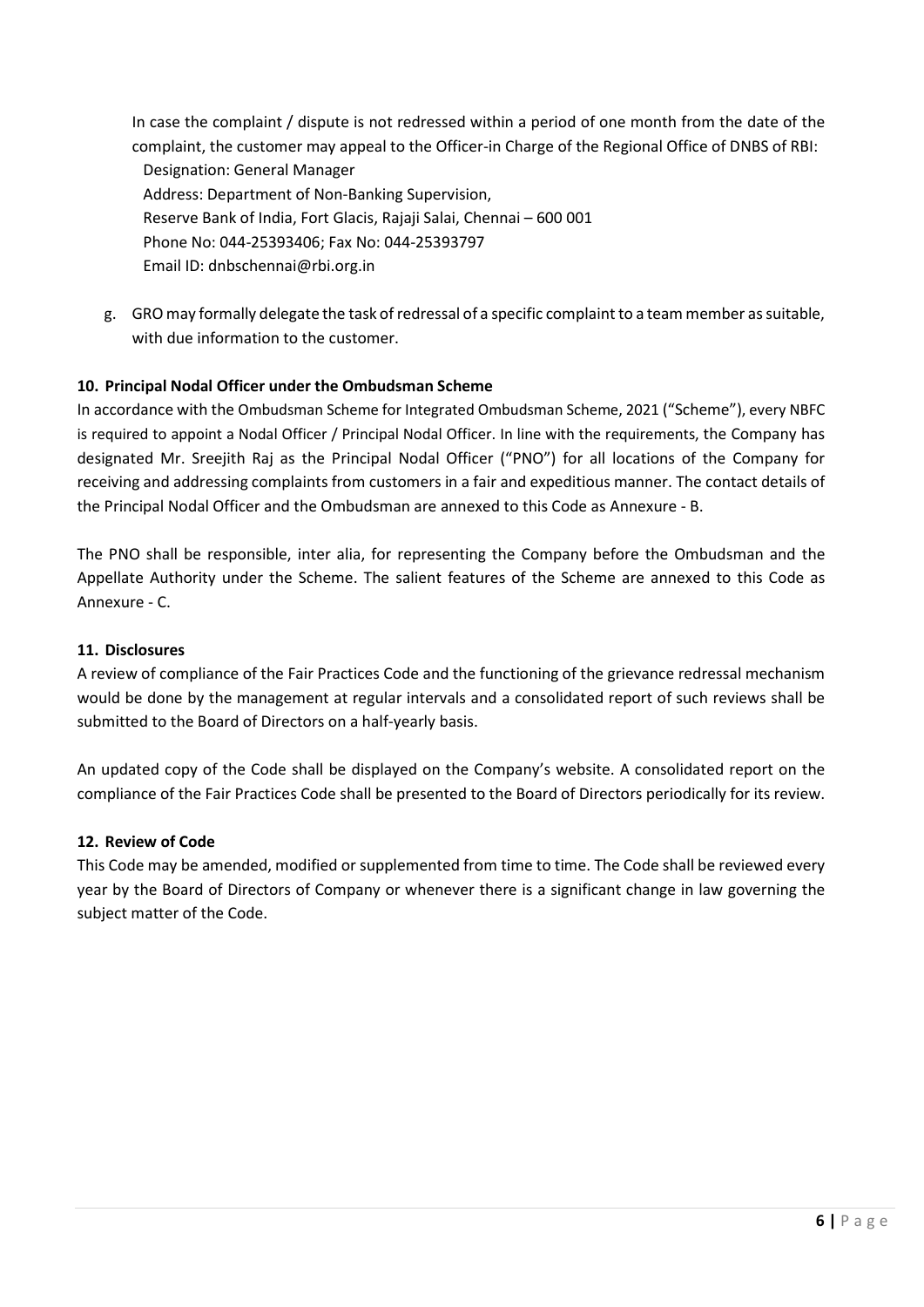## Interest Rate Model

Code on Interest Rate Model, Policies and Procedure on determining Interest Rates and other charges

The Reserve Bank of India (RBI) had advised that Boards of NBFCs should lay out appropriate internal principles and procedures in determining interest rates, processing and other charges. This was considered in view of the several complaints RBI received regarding levying of excessive interest and charges on certain loans by NBFCs. While reiterating these guidelines RBI further advised the NBFCs to adopt appropriate interest rate model taking into account relevant factors and to disclose the rate of interest, gradations of risk and rationale for charging different rates of interest.

Keeping in view the RBI's guidelines as cited above and our borrowers being institutional borrowers the following internal guidelines, policies, procedures, and interest rate model shall be taken into account when determining interest rates or other charges.

- The interest rates applicable to loans shall be approved by the Credit Committee from time to time.
- Interest rates charged by the Company depends on a variety of factors affecting the Company including cost of borrowed funds, matching tenor cost, market liquidity, RBI policies on credit flow, offerings by competition, market reputation, cost of operations, disbursements, cost of capital required, inherent credit and default risk in the counterparty and products, industry trends, etc. Identical products with identical tenor and availed during the same period may attract different interest rates for different customers. Interest rates could vary depending upon consideration of all or combination of multiple factors including but not limited to the following:
	- Credit and default risk in the related business segment;
	- Historical performance of similar homogeneous clients;
	- Profile of the applicant;
	- Industry segment;
	- Repayment track record of the applicant;
	- Nature and value of collateral security;
	- Secured vs unsecured loan;
	- Seniority of the loan;
	- Loan ticket size:
	- Credit rating of the applicant and corporate guarantor, if any;
	- Loan tenor:
	- Location delinquency and collection performance (applicable for retail);
	- Other indebtedness of the applicant.
- Interest rates will be intimated to the customers at the time of sanction of the loan and the interest and principal repayment schedule will be made available to the customer.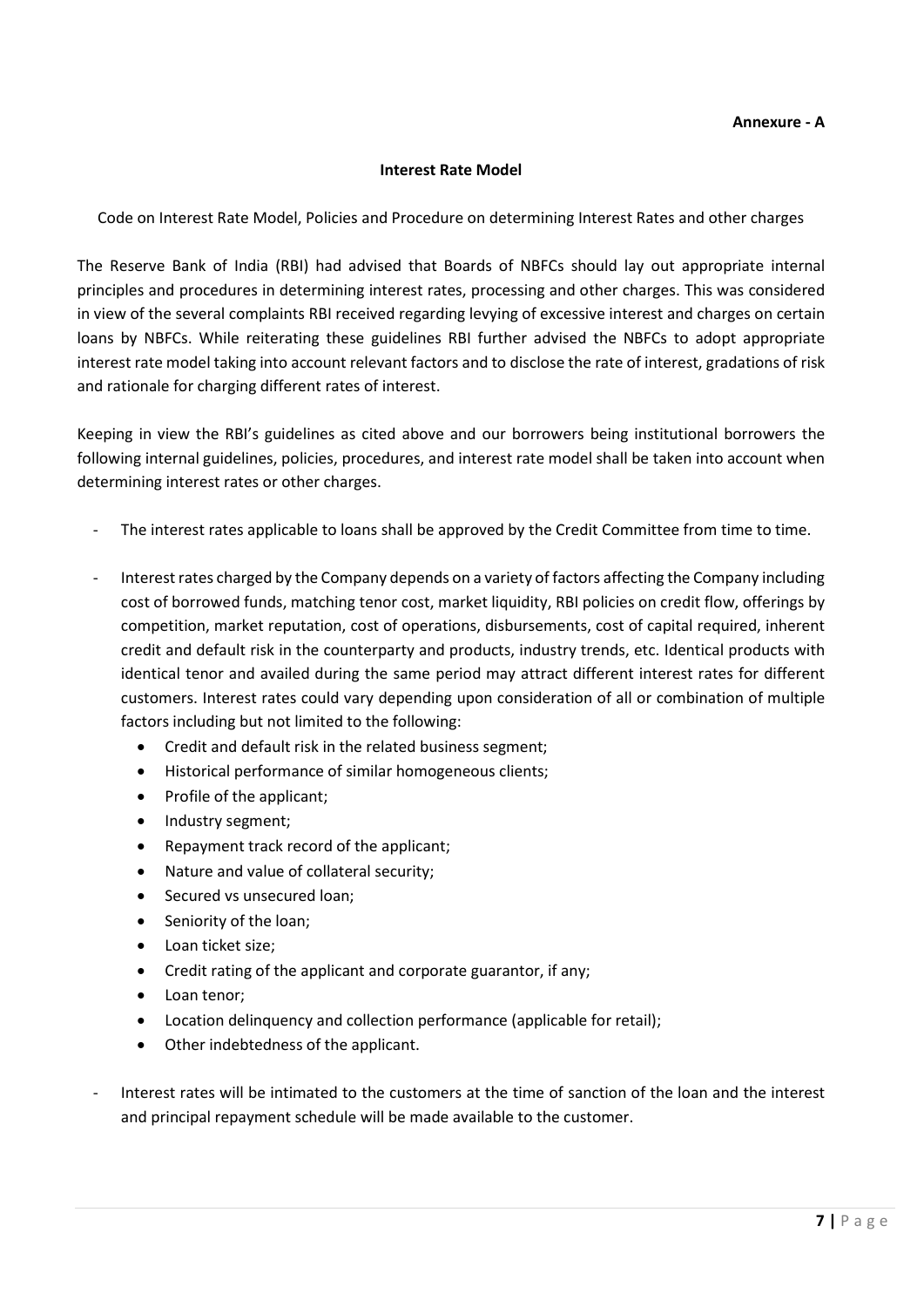- The interest shall be deemed payable immediately on the due date as communicated and no grace period for payment of interest is allowed.
- Besides normal interest, the company may levy additional interest for ad hoc facilities, penal interest for any delay or default in making payments of any dues. This additional or penal interest for different products or facilities will be approved by the Credit Committee.
- Besides interest, other financial charges like processing fees, late payments, RTGS / other remittance charges, etc. may be levied by the company under due communication to the customer, wherever considered necessary. Any revision in these charges would be with prospective effect.
- Claims for refund or waiver of charges / penal interest / additional interest will normally not be entertained by the company and it is the sole discretion of the company to deal with such requests if any.
- Prepayment penalty shall not be charged on floating rate interest loans sanctioned to individual customers.
- The interest reset period shall be decided by the company from time to time and communicated to the customer.
- The interest rate Code shall be available on the website of the Company and updated from time to time.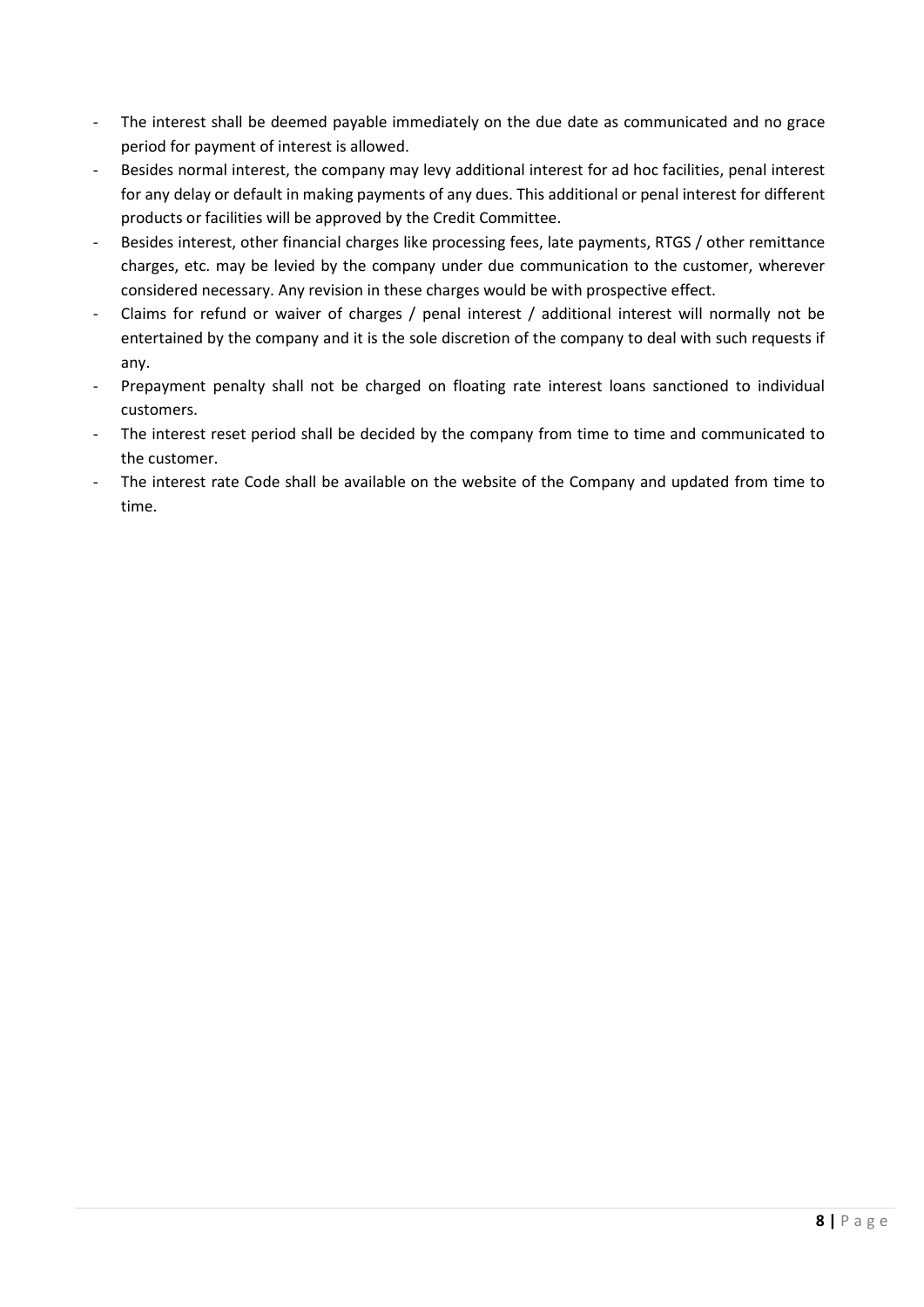# Contact Details of Principal Nodal Officer and the Ombudsman

| <b>Locations of our</b> | <b>Contact Details of Nodal Officer</b>     | <b>Contact Details of Ombudsman</b> |
|-------------------------|---------------------------------------------|-------------------------------------|
| offices                 |                                             |                                     |
| Chennai and             | Mr. Sreejith Raj                            | Reserve Bank of India               |
| Bangalore               | Address: IIT M Research Park, Phase 1, 10th | Fort Glacis, Chennai 600 001        |
|                         | Floor, No. 1, Kanagam Village,              | Phone: 044-25395964                 |
|                         | Taramani, Chennai - 600 113                 | Facsimile: 044-25395488             |
|                         | Phone No: 044 - 6668 7308                   | E-mail: nbfcochennai@rbi.org.in     |
|                         | Fax No: 044 - 66687010                      |                                     |
|                         | Email ID: nodal.officer@northernarc.com     |                                     |
|                         |                                             |                                     |
| Mumbai                  | Mr. Sreejith Raj                            | Reserve Bank of India               |
|                         | Address: IIT M Research Park, Phase 1, 10th | RBI Byculla Office Building,        |
|                         | Floor, No. 1, Kanagam Village,              | Opp. Mumbai Central Railway         |
|                         | Taramani, Chennai - 600 113                 | Station, Byculla,                   |
|                         | Phone No: 044 - 6668 7308                   | Mumbai - 400 008                    |
|                         | Fax No: 044 - 66687010                      | Phone: 022-23028140                 |
|                         | Email ID: nodal.officer@northernarc.com     | Facsimile: 022-23022024             |
|                         |                                             | E-mail: nbfcomumbai@rbi.org.in      |
| Delhi and Gurgaon       | Mr. Sreejith Raj                            | Reserve Bank of India               |
|                         | Address: IIT M Research Park, Phase 1, 10th | Sansad Marg,                        |
|                         | Floor, No. 1, Kanagam Village,              | New Delhi -110 001                  |
|                         | Taramani, Chennai - 600 113                 | Phone: 011-23724856                 |
|                         | Phone No: 044 - 6668 7308                   | Facsimile: 011-23725218-19          |
|                         | Fax No: 044 - 66687010                      | Email: nbfconewdelhi@rbi.org.in     |
|                         | Email ID: nodal.officer@northernarc.com     |                                     |

A copy of 'Integrated Ombudsman Scheme, 2021' is available with the Principal Nodal Officer.